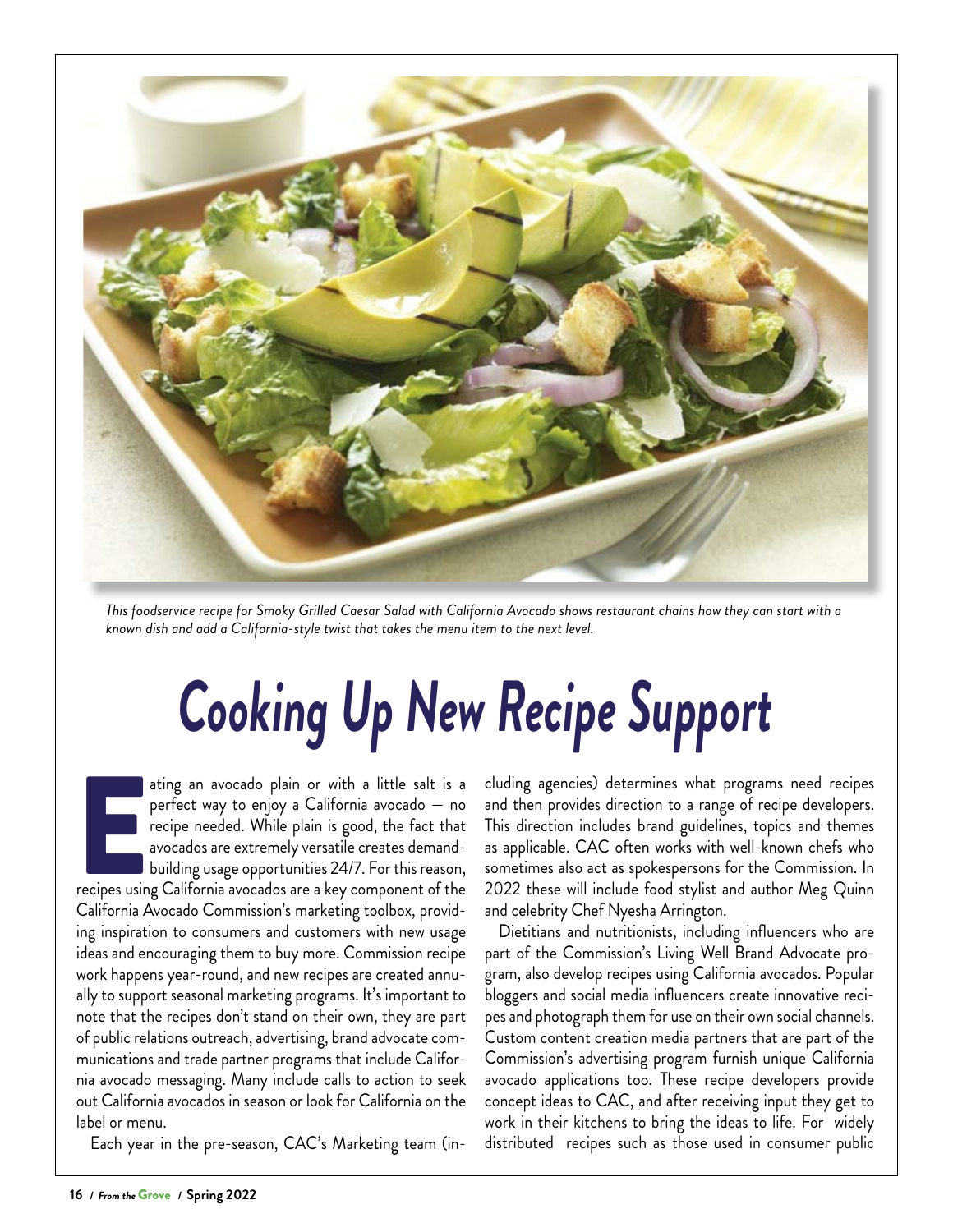

*Living Well Brand Advocate Elizabeth Shaw, MS RDN CPT, came up with a flavorful, nutritious recipe for California Avocado Granola Bars. The CAC team enjoyed the bars very much and collaborated with Shaw on a second, more indulgent version of the recipe, California Avocado Sticky Toffee Bars.*



## **THINK OUTSIDE THE SKIN.**



Introducing VitaFresh<sup>™</sup> Botanicals. Our plant-based, edible coatings preserve inner freshness.

lability and use in specific country and crop. © 2022 AgroFresh Solutions, Inc. All rights reserved. <sup>194</sup>Trademark of AgroFresh Inc.

We're taking freshness to the next level. At AgroFresh, our proprietary coatings use water retention technology to create a "double skin" membrane that reduces dehydration, maintains weight and locks in produce freshness. It's state-of-the-art science that extends shelf life and helps deliver superior eating experiences, while reflecting our Champions 12.3 commitment to reducing food loss and waste. Just what you'd expect from an AgTech innovator. That's confidence. That's AgroFresh.

Contact us to learn more about how VitaFresh can help you extend the shelf life of your avocados at info@agrofresh.com



**Spring 2022 /** *From the* Grove **/ 17**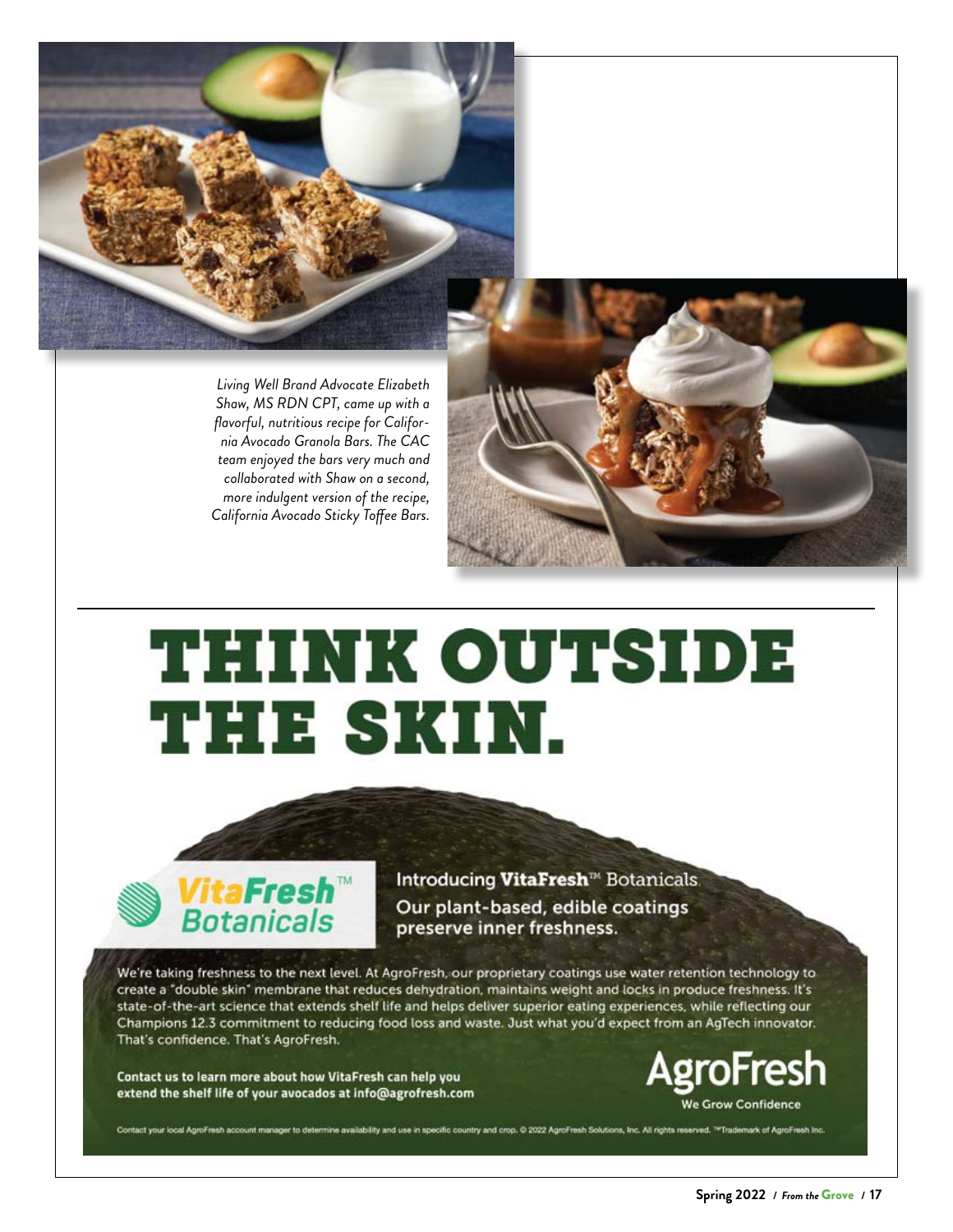

*This Sesame Seared Ahi Tuna and Grilled California Avocados dish utilizes simple grilling techniques to create an impressive entrée. On CaliforniaAvocado.com CAC calls out these recipe nutrition highlights, "high potency of dietary fiber (107% DV), protein (146% DV), plus B Vitamins; B5 (100% DV), B3 (330% DV), B6 (190% DV) and B12 (200% DV)".*



*Brand advocates develop recipes targeted to reach consumers who are looking for ideas of high interest. With shoppers interested in reducing food waste, Beth Brickey created this No Waste Broccoli & California Avocado Soup.*